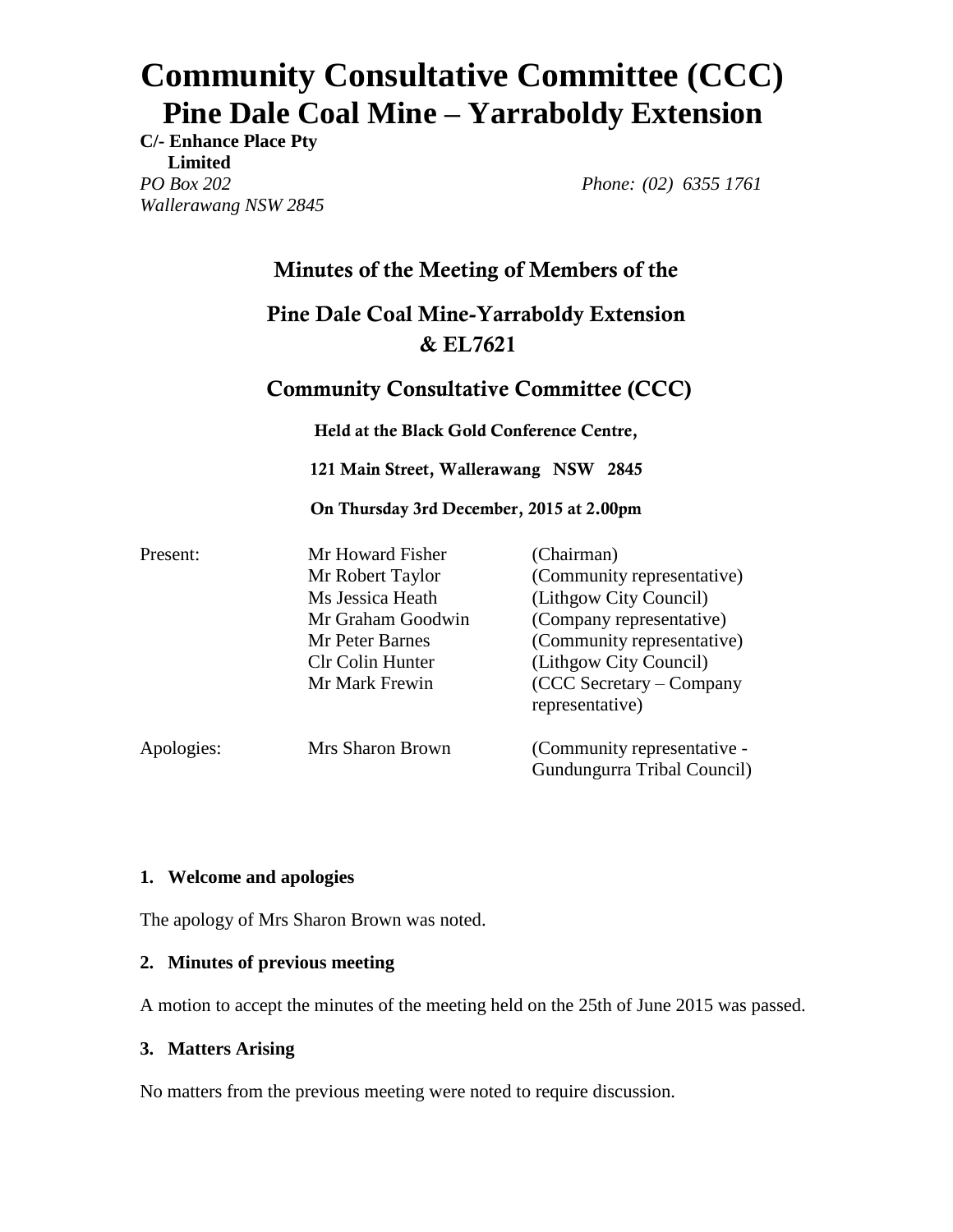#### **4. Enhance Place (Pine Dale Mine) Yarraboldy Extension – Company report**

Mr Frewin ran through a presentation outlining the progress of the mine, and environmental monitoring. The main areas of discussion by the Committee were as follows.

#### 4.1 Report on progress of the mine

- Operations ended in March 2014
- Since that time the mine has been in Care and Maintenance

#### 4.2 Environmental monitoring

- Air Quality and Noise were all compliant for the period.
- There was some discussion about the Groundwater results, including:
	- o A new management plan had been agreed with the Water authorities which included water trigger levels to be monitored.
	- o It was noted several bores had intermittently experienced Electrical Conductivity over the trigger levels.
	- o One bore was at a level where further investigation is needed. A review of this bore result is underway; however it is expected to be an outcome of relatively low rainfalls over preceding periods.
	- o Any unusual results will be discussed at the next meeting.
- Surface Water
	- o All monitoring points at the mine site were within expected quality levels during the year.
	- o pH for the Cox's river point downstream of the mine experienced a slightly elevated reading during August 2015. This does not appear to be Pine Dale related.
- Further monitoring details are available on the company Website.
- Sediment control works continue to be maintained at the site, and Photographs of work to tidy up a sediment control dam were reviewed.

#### 4.3 Rehabilitation works

- A key focus for the year has been to progress Rehabilitation works in areas not related to the proposed phase 2 development.
- This has included:
	- o Soil improvement treatment in areas A, B, C & 8
	- o Ongoing weed management across the sites with good progress being made to curb African Lovegrass infestations in pasture areas
	- o Profiling and hydromulching to improve vegetation cover of the contour drains in Area C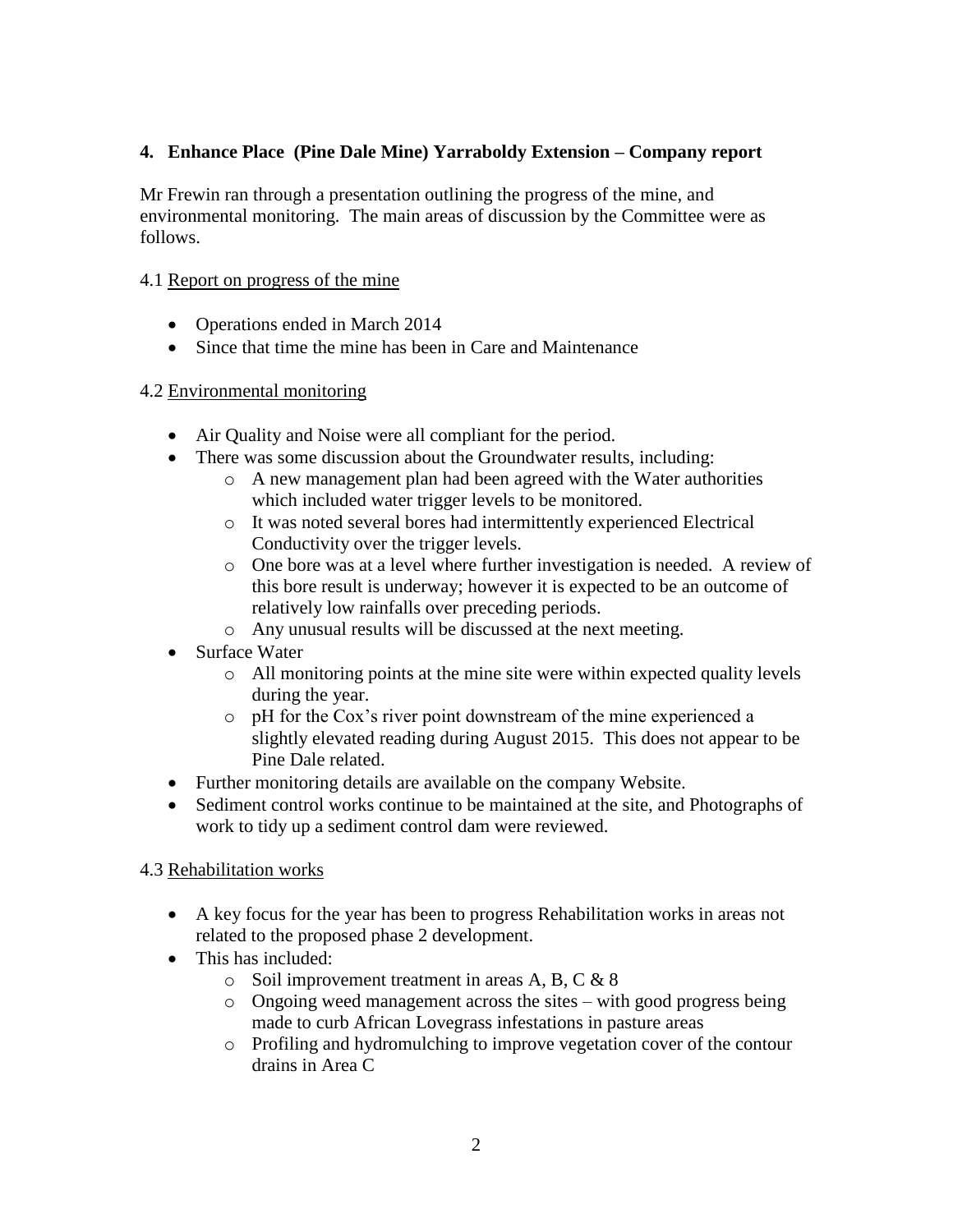- Rehabilitation maintenance was also carried out at the Enhance Place mine site, including:
	- o Planting of additional tube-stock and grasses in planned treed areas on steep slopes
	- o Augmenting weed control and addressing erosion with matting
	- o Application of hydro-mulch to areas needing groundcover development.

#### 4.4 Complaints discussion

- 3 complaints had been received during the year.
	- o Concerns on dust during the application of soil treatment.
	- o A concern about the potential for noise during a future mine development.
	- o Interactions with neighbours horse training activities.
- These were discussed by the committee and it was considered that they had been adequately responded to, and addressed by the Company.

#### 4.5 Exploration lease consultation

Mr Frewin reported that since the last meeting, an extension for EL 7621 had been granted.

The key focus for activities in this lease are of a desktop nature, and related to optimizing mine planning for the stage 2 development. As such no direct impacts on nearby residents are expected during this extension period.

#### 4.6 Outlook for next phase of mine development

Mr Frewin reported on the status of the Stage 2 development.

It was noted that:

- A number of studies had been conducted on mine planning and environmental issues;
- A strategic review of the next phase of development was underway;
- Meanwhile the mine had been approved to remain in Care and Maintenance while these processes are concluded.

Prior to any further mining, a full planning process would need to occur including the requisite public consultation.